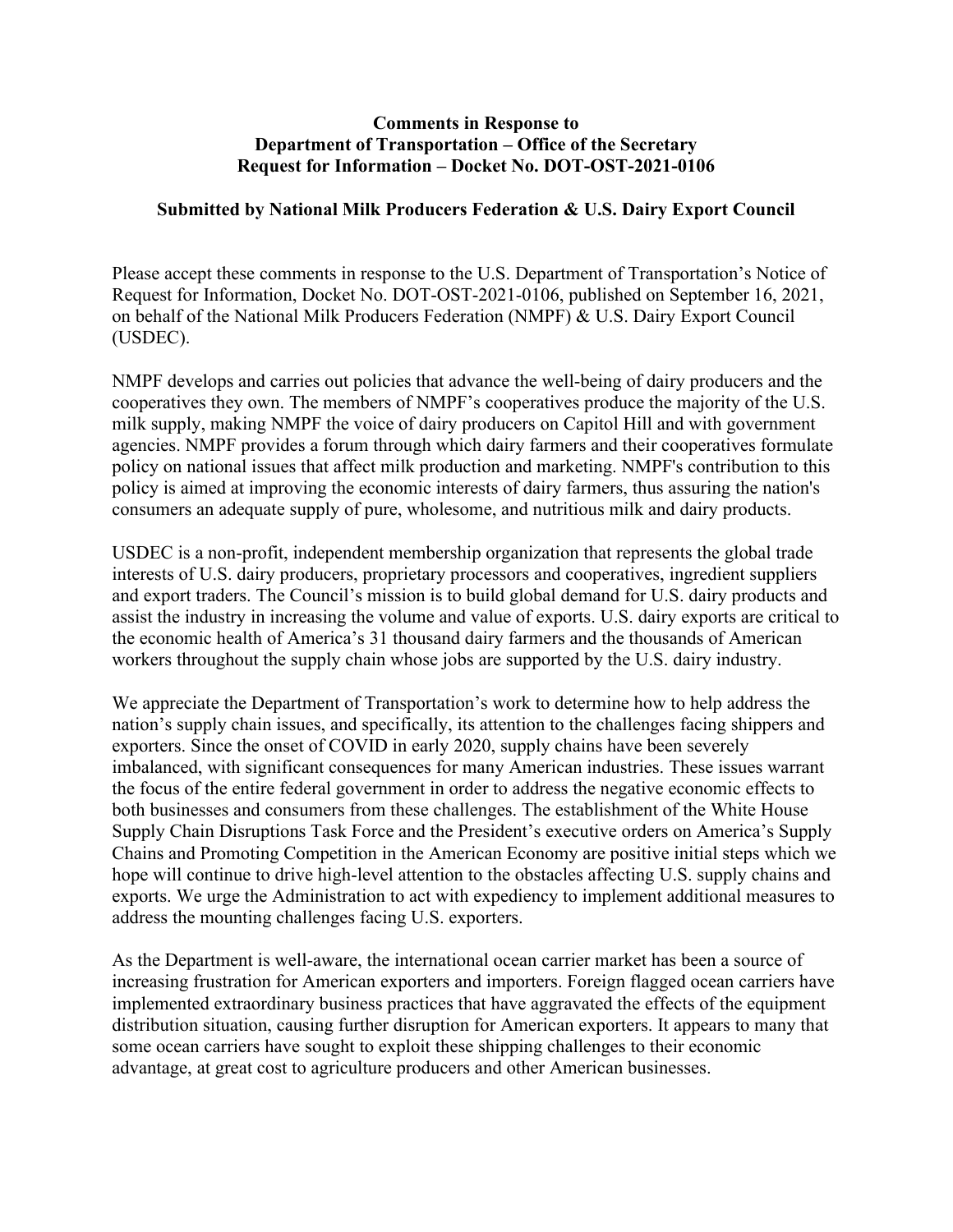NMPF and USDEC member companies rely on ocean carriers to facilitate their access to foreign markets and customers. In effect, their business success is captive to the ocean carriers, so disruptions to this system that affect the reliability of cost and delivery have significant consequences. We are understanding of supply and demand effects, but the current situation exceeds fundamental economic trade-offs and is the result of a failure to use reasonable regulatory tools to create functioning markets for all users.

The carrier practices in question include limitations on access to equipment (containers  $\&$ chassis), unavailability and/or cancellation of vessel bookings, increased assessment of detention and demurrage charges, new fees, violations of service contracts, spot rate increases, among other unreasonable and unjust actions. We have seen the export of empty containers swell to 70 percent of outbound TEUs from West Coast ports, while at the same time U.S. dairy exporters experience unprecedented obstacles to securing the means of export conveyance. Many shippers are reluctant to file complaints before the Federal Maritime Commission due to concerns about retaliation, in addition to apprehension about the cost, time and likelihood of success from engaging in lawsuits. Port terminals have also contributed to these challenges, often in concert with the carriers that typically fund and direct their operations. This has included limited hours of operation, challenges with drayage appointment bookings, levying of their own detention and demurrage fees.

Below are a few examples of the shipping challenges U.S. milk producer and dairy exporters have faced:

**Continually Rolled Vessel Bookings, Cancellations & Delays:** One customer has had 30 shipments delayed greater than six months continuously. Another had a shipment of product on the West Coast that has been rolled so many times it ultimately was booked to go on the next voyage of original vessel that the product was booked on weeks ago. So, the boat has circumnavigated Asia and come back to get its original cargo. Another exporter reported that in any given week they have 100-175 containers that they have loaded at their plant but cannot get onto a vessel. Additionally, an exporter noted that 95% of their bookings from October 2020 to April 2021 have been delayed at least once. A carrier canceled shipments of 58 forty-foot equivalent units (FEU) for one exporter.

**Unreasonable Detention and Demurrage Fees:** One exporter cites that appointments for container pick up or drop off are not facilitated and drivers often have to wait in line for hours. As a result, appointment times are missed, leading to additional detention  $\&$ demurrage charges that are incurred for factors beyond the shippers' control. Similarly, others report being charged detention and demurrage for time when the port is not open for container retrieval or return, or when containers are detained for Customs inspection. Year to date, a dairy exporter notes that detention charges and related fees alone on the ocean side totaled approximately \$120k and \$58k for inland ports.

**New Booking Guarantee Fees & Late Notice of Spot Rate Increases:** One exporter had to pay a carrier an additional fee of \$200/TEU for a booking guarantee. Another exporter notes that an ocean carrier informed them of rate increases of as much as \$1000/TEU with less than 30 days' notice of the pending shipments. Others have indicated that carriers acknowledge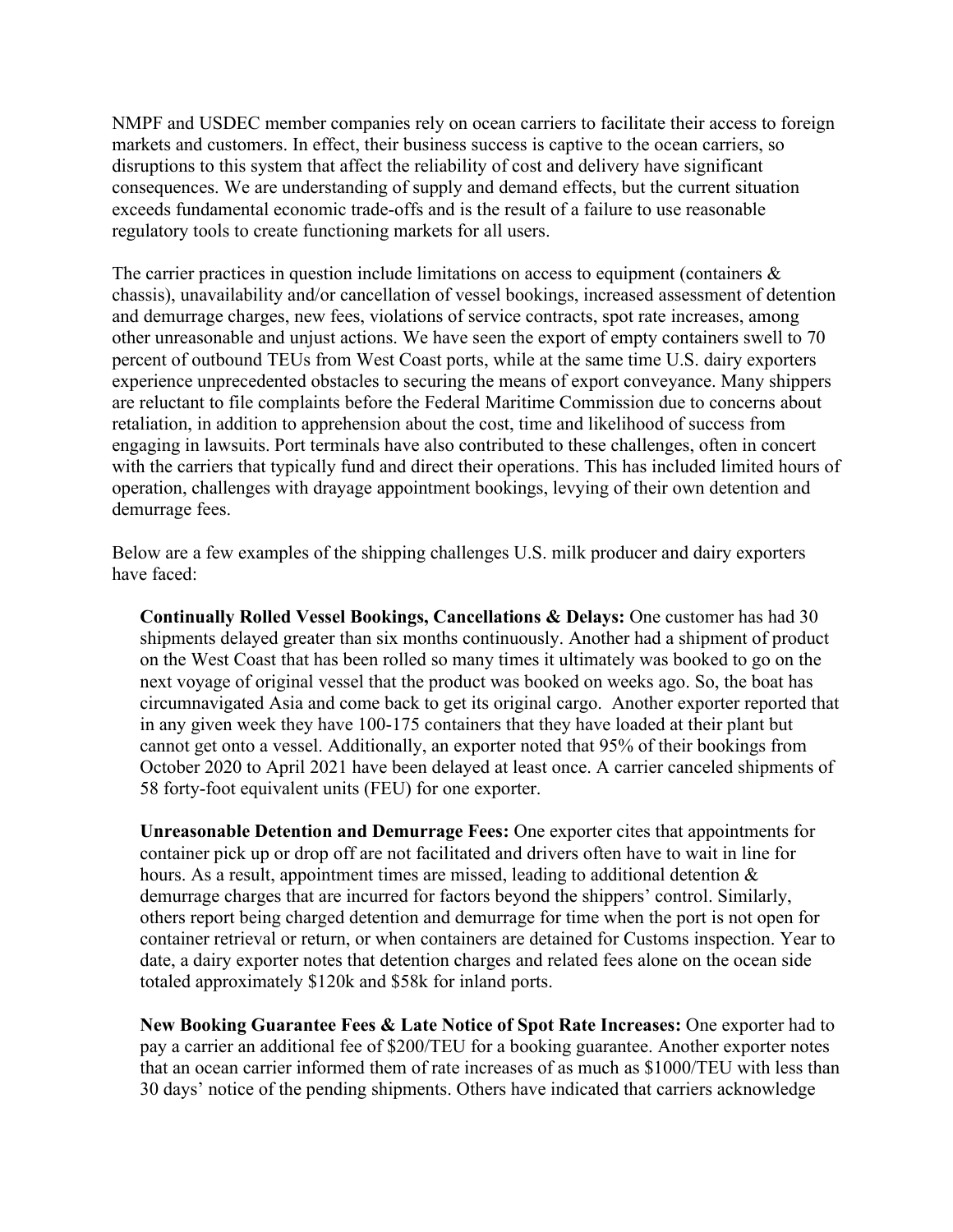that they are not abiding by service contract rates and are charging higher fees for vessel accommodations.

## **Economic Consequences**

The economic and market consequences of these carrier practices are significant and damaging to NMPF and USDEC member companies and the thousands of workers they support throughout the supply chain. U.S. producers are losing hundreds of millions of their export value to the added costs, delays, and fees.

This challenge also is causing long-term damage to the reputation of and market opportunities for American dairy and other agriculture exporters. Some foreign customers are reporting that they have been forced to move their sourcing away from American dairy products in order to tap into more dependable supply sourcing from other countries. The delivery of American-produced dairy goods to Asian and other markets is no longer considered consistent or reliable, which upsets customers production schedules. The increased costs of ocean shipping either result in passed-on costs and less competitive goods, or lost revenue for American producers. Delays and waylaid containers reduce the shelf-life of goods, diminishing values and at times rendering product unusable. Excess product initially destined for export backs up domestic supply, putting downward pressure on prices and subsequently farm-gate milk prices.

Some Asian customers have been put at risk of shutting down their operations due to chronically late shipments. Competitors from Europe, Australia, and New Zealand are faced with either substantively fewer shipping disruptions when compared to the United States or none at all. These foreign suppliers are stepping in to fill the void exacerbated by carrier cancelations and delays that American exports face. We're aware of importers substituting for these and other goods in the face of cost and time challenges facing American exports. These will be challenging markets and customers to reclaim

# **Recommendations for DOT & US Government**

Though there are some that suggest the ocean shipping challenges are simply a consequence of supply and demand, and that time alone will lead to rebalancing, there is ample evidence that that is not the case. Instead, there has been a change in behavior by the ocean carriers that is severely harming shippers, including American dairy exporters. While there is hope that ocean carriers will make changes to these practices, it is important that the U.S. government and Department of Transportation take steps to alleviate these challenges and encourage, induce, and incent improvements in ocean carrier's posture. Moreover, ports and related enterprises involved in the supply chain have – after over a year of market upheaval – failed to respond to market incentives to expand port handling, warehouse, and transportation capacity by expanding hours for ports, warehouses, and related staffing.

Below are some specific recommendations on steps that can be taken by DOT and the U.S. government. We would like to emphasize the importance of pursuing both near-term and longterm remedies. Our industry urgently needs action to improve shipping conditions; progress on certain fronts should not await the ability to implement new steps on all conceivable supply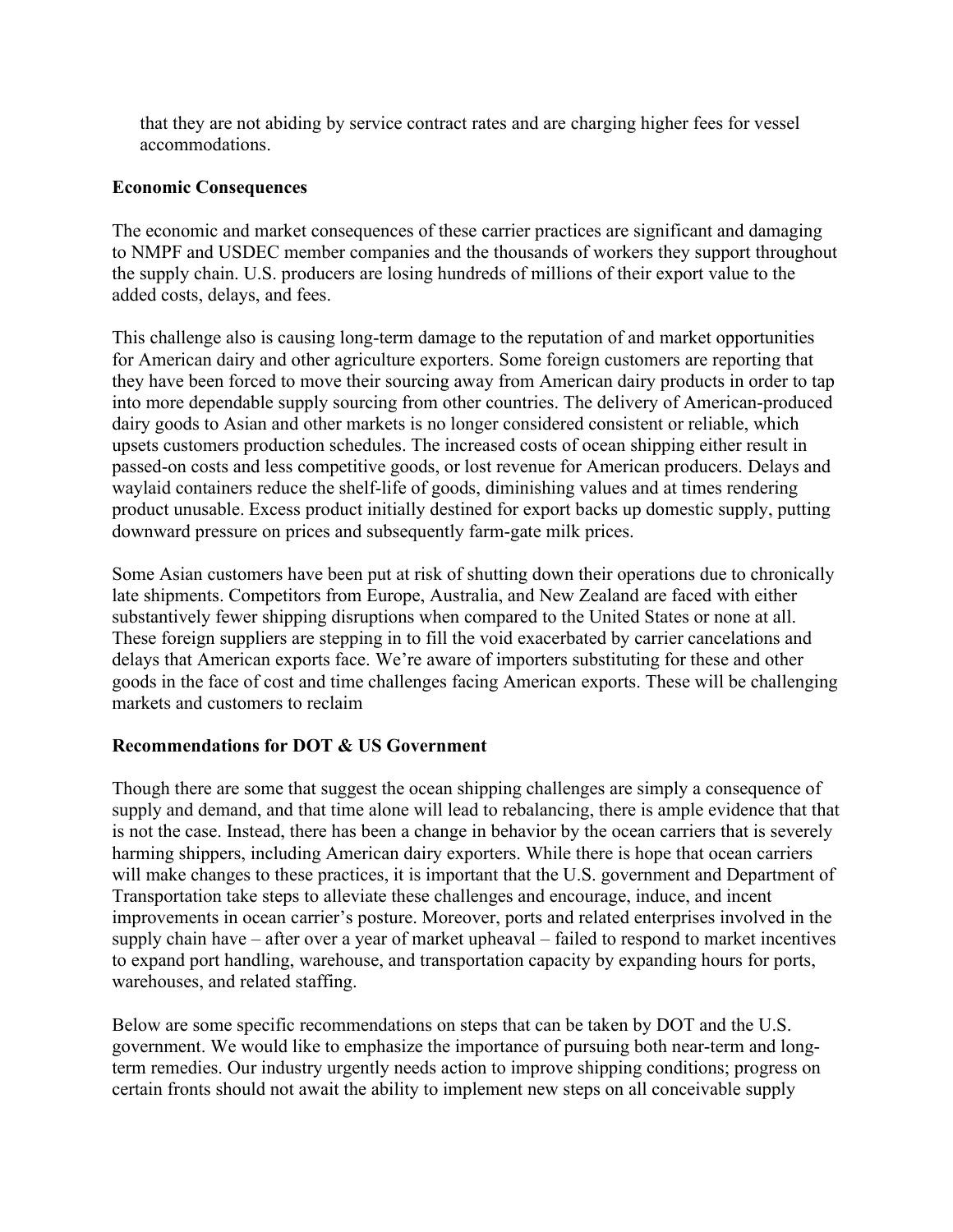chain areas. Rather, we urge the Administration and DOT to swiftly implement those measures that can be accomplished in the near-term while continuing to work toward implementation of those measures requiring more time to execute.

- 1. NMPF and USDEC also encourage DOT to identify ways of incentivizing ocean carriers to increase the loading of export containers, versus shipping upwards of 70% of their capacity to Asian markets as empty containers. This wasteful practice runs counter to the Administration's climate goals by not making efficient use of the vessels' return voyages. This could include prioritized berthing access, ameliorated terminal fees or other inducements.
- 2. The DOT can also take steps to support improved port operations and encourage more efficient export flows. Recent announcements of expanded hours of operation at the Port of Los Angeles and Port of Long Beach are positive steps in this regard but must also be coupled with actions to provide additional warehouse, labor, and transportation capacity to make effective use of the increased hours of port operation. Expanding vessel bookings and export flows out of the Port of Oakland and other ports and further expanding hours of operation at Los Angeles and Long Beach and at other ports would contribute to increased cargo flows. As noted earlier, we strongly urge coupling encouragements to expand ports hours together with supports to ensure the additional necessary elements of the supply chain are enhanced to make effective use of the longer port operations hours.
- 3. It has become apparent that the Federal Maritime Commission is not sufficiently equipped to address ocean carrier violations of this breadth. Shippers are reluctant to file complaints, which limits the FMC's enforcement capacity under the current overly legalistic system which requires companies to individually file complaints. The FMC has recently taken positive steps to investigate detention and demurrage, audit carrier practices and engage with stakeholders. But penalizing violations or compelling different behavior appears to be beyond their present authority and/or capacity. Legislation that would improve the FMC's authorities, including the Ocean Shipping Reform Act, H.R. 4996, has been introduced and should be supported by the Administration.
- 4. Workforce shortages at and around the ports have also been identified as a significant limitation on cargo efficiency. A shortage of available truckers, warehouse workers, among others, has limited the extent to which goods can be moved on and off of ports. The Department of Transportation, in concert the Department of Labor, state and local government, private businesses, unions and other stakeholders could engage to jointly identify means by which this port workforce gap can be addressed, both for immediate and long-term needs.
- 5. The DOT, through the Maritime Administration, should consider establishing standards for port terminal data sharing systems. The Port of Los Angeles has pioneered the Port Optimizer data tool to facilitate information sharing and trucker and container scheduling as a pilot program, and the full adoption of similar systems by other ports will help increase efficiency and cargo flows.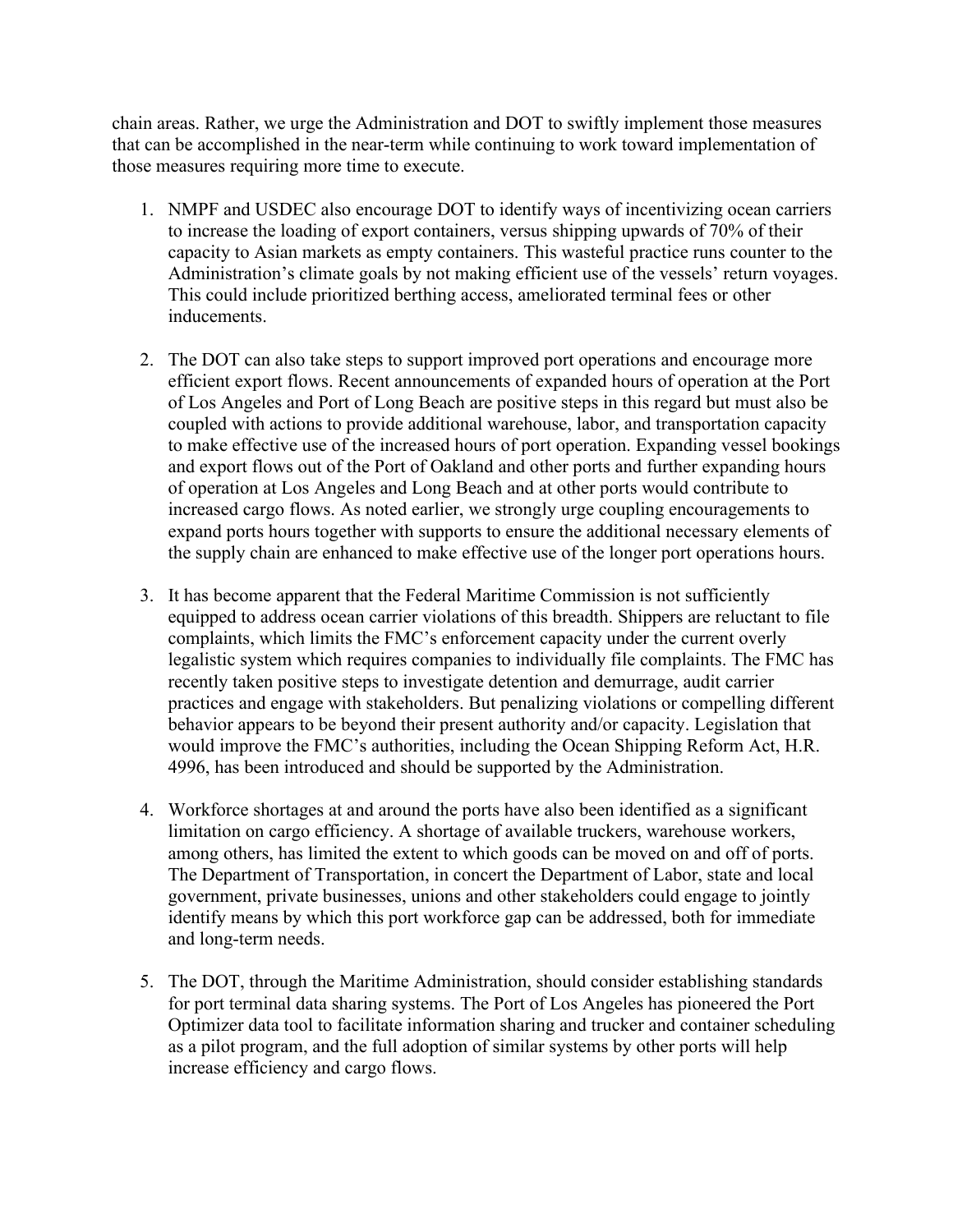- 6. The Bureau of Transportation Statistics could also help shed additional light on the flow of containers, both loaded and empty, through the ports and identify trends relative to specific ocean carriers, vessels and/or destinations. Individual ports release some of this information, but collecting, analyzing and reporting on these cargo trends on a frequent, consolidated fashion would be valuable. This could enable insight into which carriers are supporting efficient export carriage, as well as those that have not been enabling reciprocal trade.
- 7. Over a longer-term, the DOT should conduct a comprehensive review of port infrastructure, operations and capacity and identify particular bottlenecks that have impeded more efficient cargo flows. While individual ports conduct their own operations and capital reviews and seek out local and federal grants and other infrastructure funding, a national review will better help assure that national investments are targeted at the greatest needs. Furthermore, cargo flows at and around ports often involve multitudes of infrastructure owners and stakeholders, so having a high-level review of port needs will better identify and address gaps and cross-cutting investment needs.
- 8. Similarly, the FMC should be better funded to expand its investigative capacity. Other means of expanding its influence, including assigning detailees from other Federal agencies, such as the Department of Justice or the Department of Transportation's Inspector General, should be considered.
- 9. NMPF and USDEC believe there would be value in the President directing the Department of Justice to review the existing Shipping Act law to determine if the enforcement tools in that Act can be activated to gain compliance with the other provisions of the Act setting forth reasonable practices.
- 10. The availability of containers and other equipment continues to be a challenge, both in terms of overall volume, as well as the ownership and control by ocean carriers. Consideration should be given to increasing the domestic manufacture of these essential means of conveyance rather than relying so heavily on foreign production of containers and chassis. Similarly, the development of increased domestically owned container capacity would have strategic value and could reduce dependence on ocean carriers for access to containers for American producers. Measures such as loan guarantees, tax credits or other incentives could be considered to promote the development of this domestic shipping equipment capacity.
- 11. The role that ocean carriers play in trade facilitation should also be a matter of review by the U.S. government. Ocean shipping is covered by certain World Trade Organization rules, and to the extent that some ocean carriers are owned or subject to the control by foreign states or state-owned enterprises, should permit a review of their practices by the U.S. Trade Representative.

We realize that the challenges our agriculture exporters face will not change overnight. But with the holiday import surges arriving soon, the challenge is growing. Regulatory action and enforcement steps take time to be implemented, and while those important processes need to